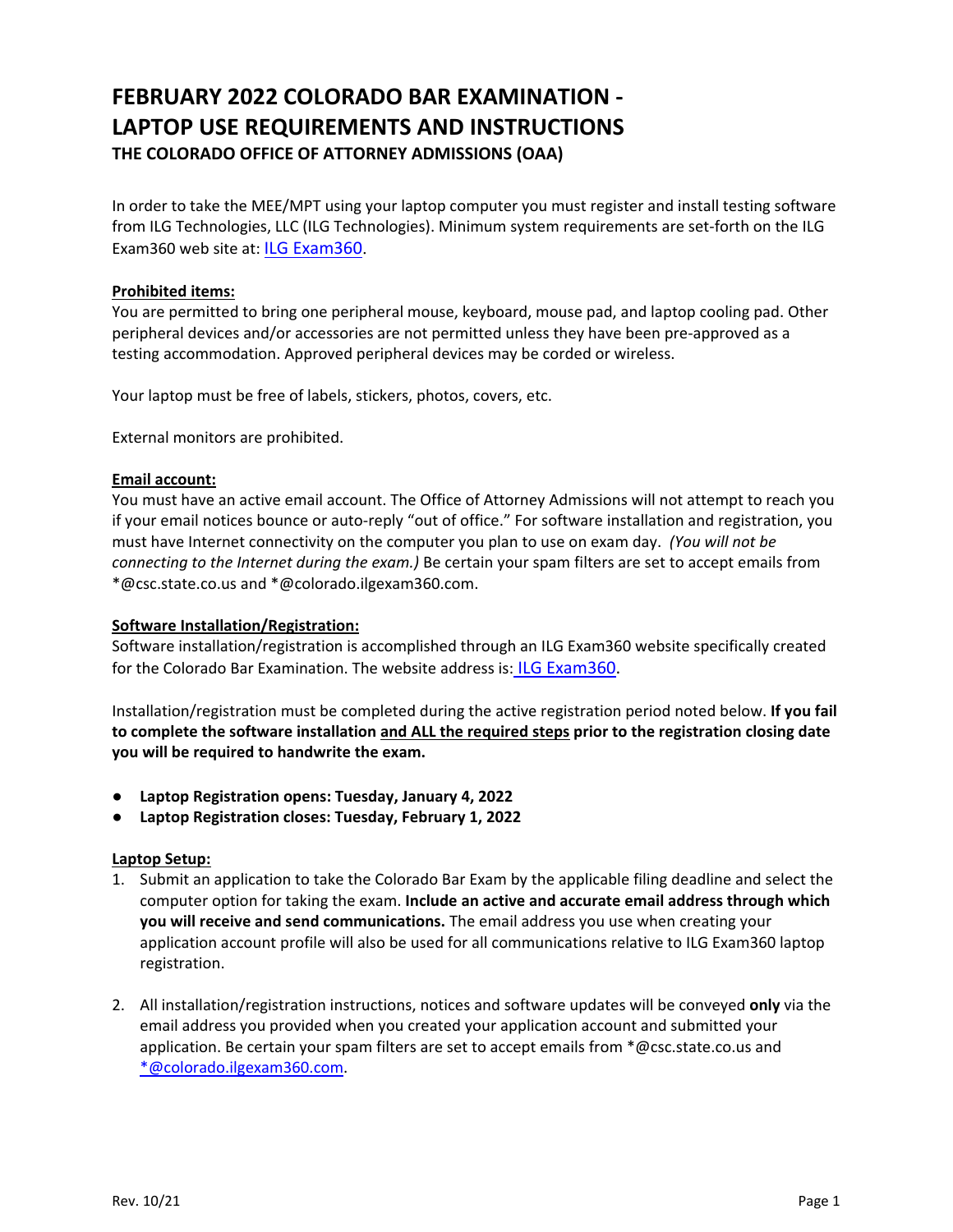- 3. **If your email address changes after you have filed your bar application you must:**
	- a. Record the change in your CiviCore bar application account Profile, **and**
	- b. Notify the Office of Attorney Admissions, via the Messaging Center in your online application account. Please note in the subject line, "Email Address Change."
- 4. After your application is processed you will receive a system generated notice informing you to check your application account and verify the accuracy of your seating and test method (computer or writing). The notice will also inform you of other application/admission requirements that must be met.
- 5. **Verify that your online admissions application reflects your test method as computer**. If your account indicates you are handwriting the exam, notify the office of the error immediately. Failure to notify this office of any seating assignment error will result in handwriting the exam. Corrections to seating will not be made after the laptop registration close date. Changes to seating will be made in accordance with deadlines posted in the "Seat Change Request" notice posted on our website at: **http://coloradosupremecourt.com/Future%20Lawyers/BarExamination.asp.**
- 6. Shortly before registration opens, you will be notified by email with the instructions for registering your laptop, downloading the software and completing the required registration steps. A new account is created each time you file an application to take the exam on computer and the **newest version of the software must be downloaded for each subsequent exam administration. Remove any and all prior downloads before installing the newest version.**
- 7. **MANDATORY READING**: Before beginning the installation/registration process, review the FAQs on your ILG Exam360 user homepage [ILG Exam360](https://colorado.ilgexam360.com/home.action) for details on minimum system requirements and to identify potential hardware/software conflicts that could disable your laptop prior to installation and during the exam.
- 8. Allow approximately 30‐45 minutes to complete the software download and laptop registration process. During this process, you will be required to complete a Trial Exam. Failure to complete and upload the Trial Exam (the final step of the download/registration process) will result in you handwriting the exam. You have the option to take an unlimited number of Trial Exams; therefore, you can use the Trial Exam function when writing your practice essays.
- 9. Complete ALL steps of the registration/installation process during the registration period even if you may have previously used ILG Exam360 for law school exams or previous bar examinations. The current exam version must be installed.
- 10. **Only one download** of the software is permitted. Do not install the software on a computer you do not intend to use for the exam. The software cannot be copied from one computer to another.
- 11. Once you have installed the testing software, **DO NOT upgrade or change your operating system**  until after the bar examination. **Do not uninstall the testing software** until bar exam results have been announced.
- 12. If you have not received an email notice regarding your ILG Exam360 account information by **January 7, 2022**, contact the Office of Attorney Admissions using the Messaging Center in your online application account. Check your Spam/junk mail folders often.